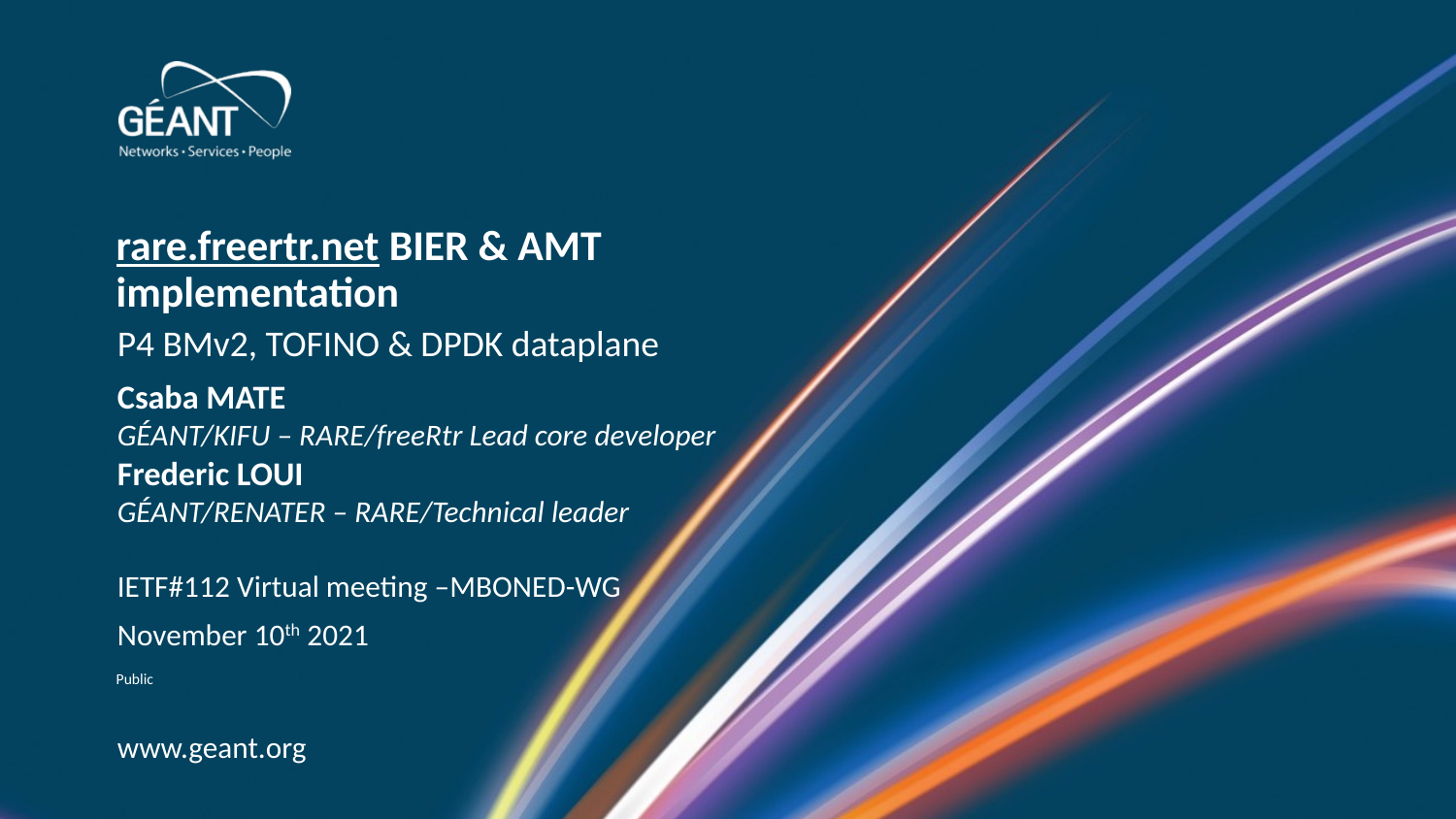#### **Agenda**

- RARE/freeRtr in a nutshell
- BIER RFC's/draft implementation
- RARE (2021) /freeRtr (2017) BIER implementation experiment
- RARE / freeRtr AMT implementation experiment
- RARE / freeRtr BIER to AMT implementation experiment
- Conclusion

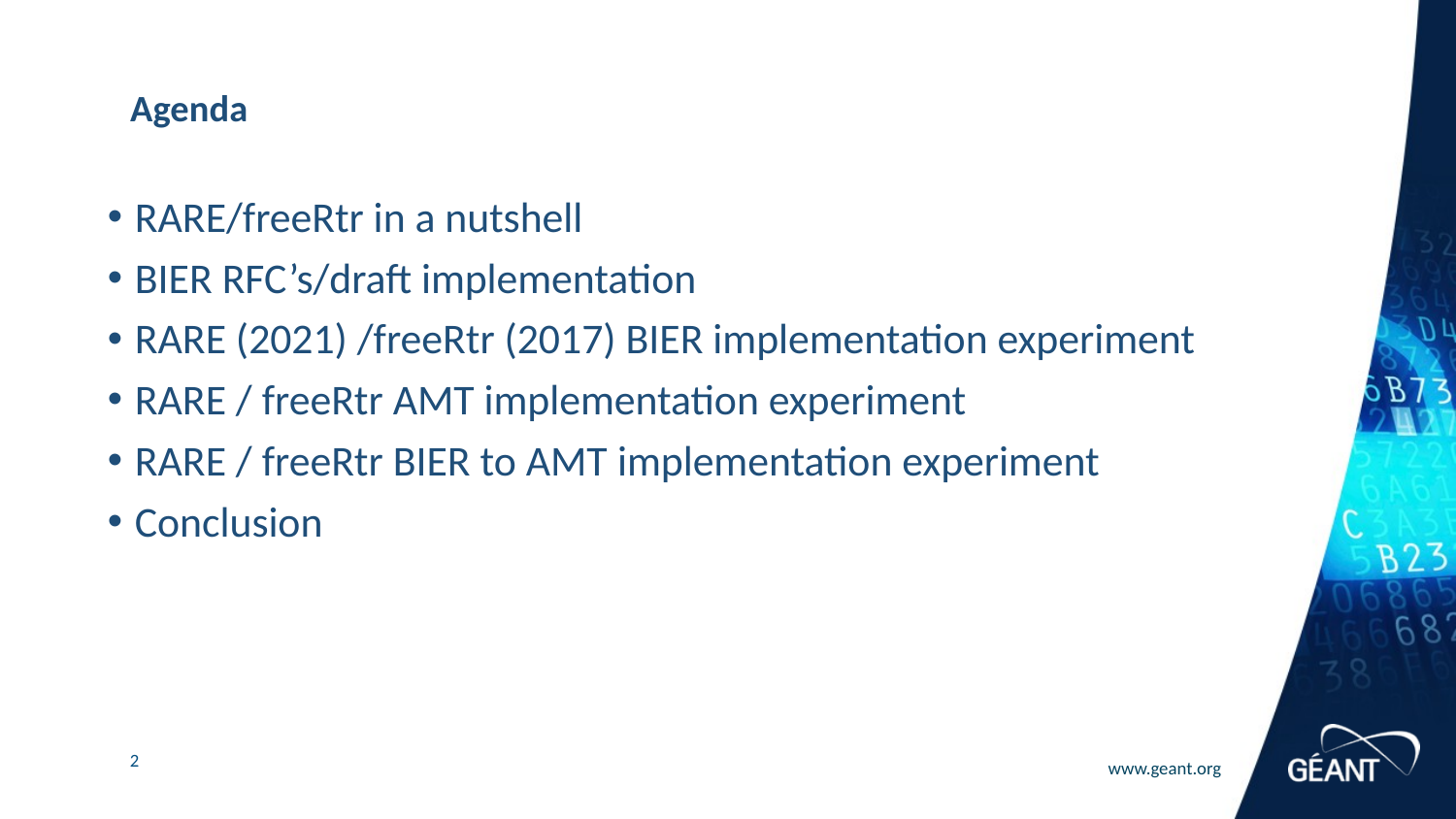#### **RARE project : Group focus**

- GEANT project sub-task: RARE
	- Control plane software
	- Multiple data planes
	- Interface them and the result is …



- Running at hardware line rate
- DIY "hackable/extensible" router
- Control plane independence

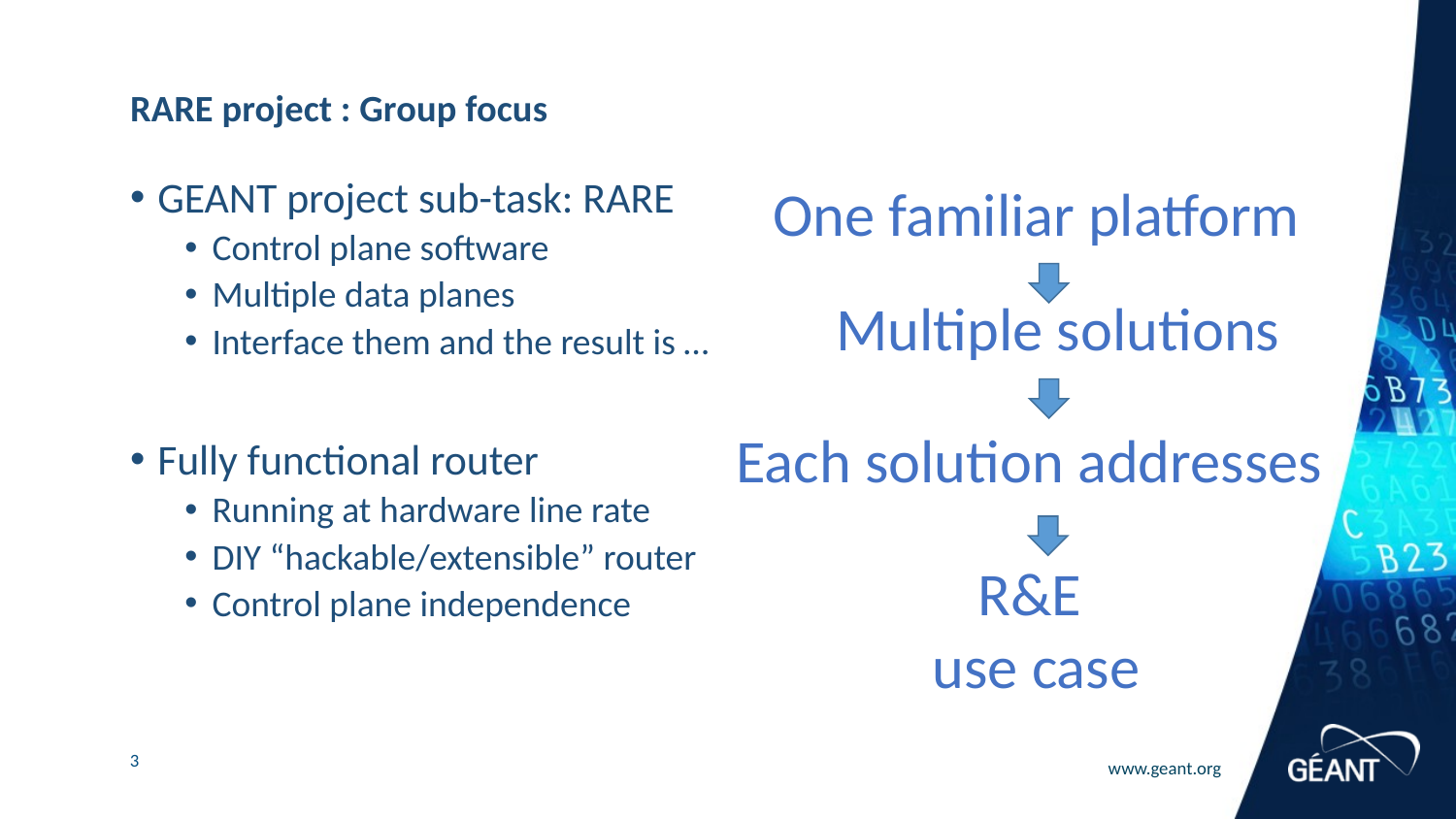#### **RARE latest news (M27/48)**



bmv2 software switch



BAREFOOT **INTEL**<br>Intel/barefoot Tofino on WEDGE-BF100-32X, APS-BF2556X-T1, others



 **under study** 

• RARE "p4" emulation targets



• RARE Network Programmable targets **BRILL** Broadcom under study



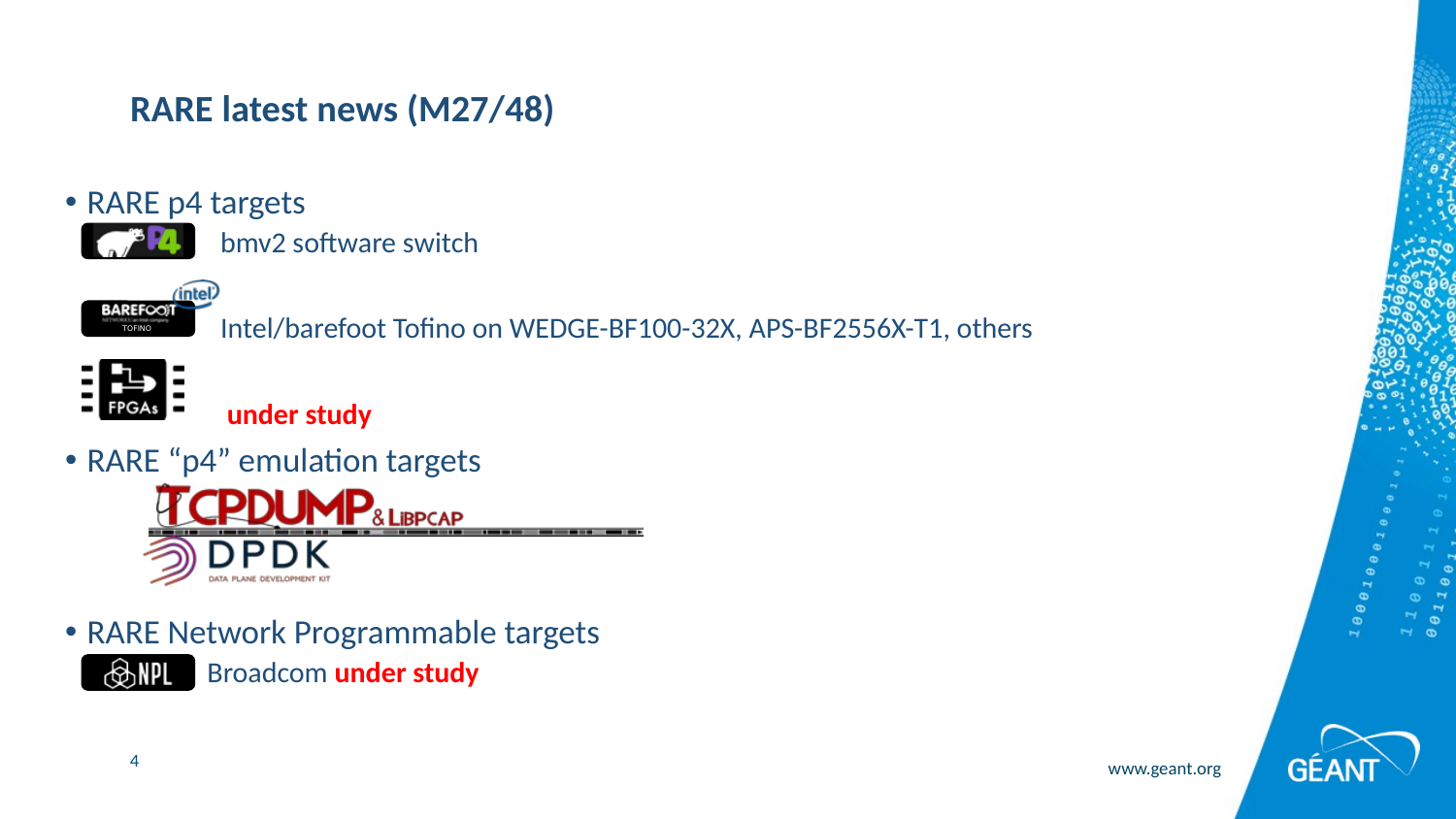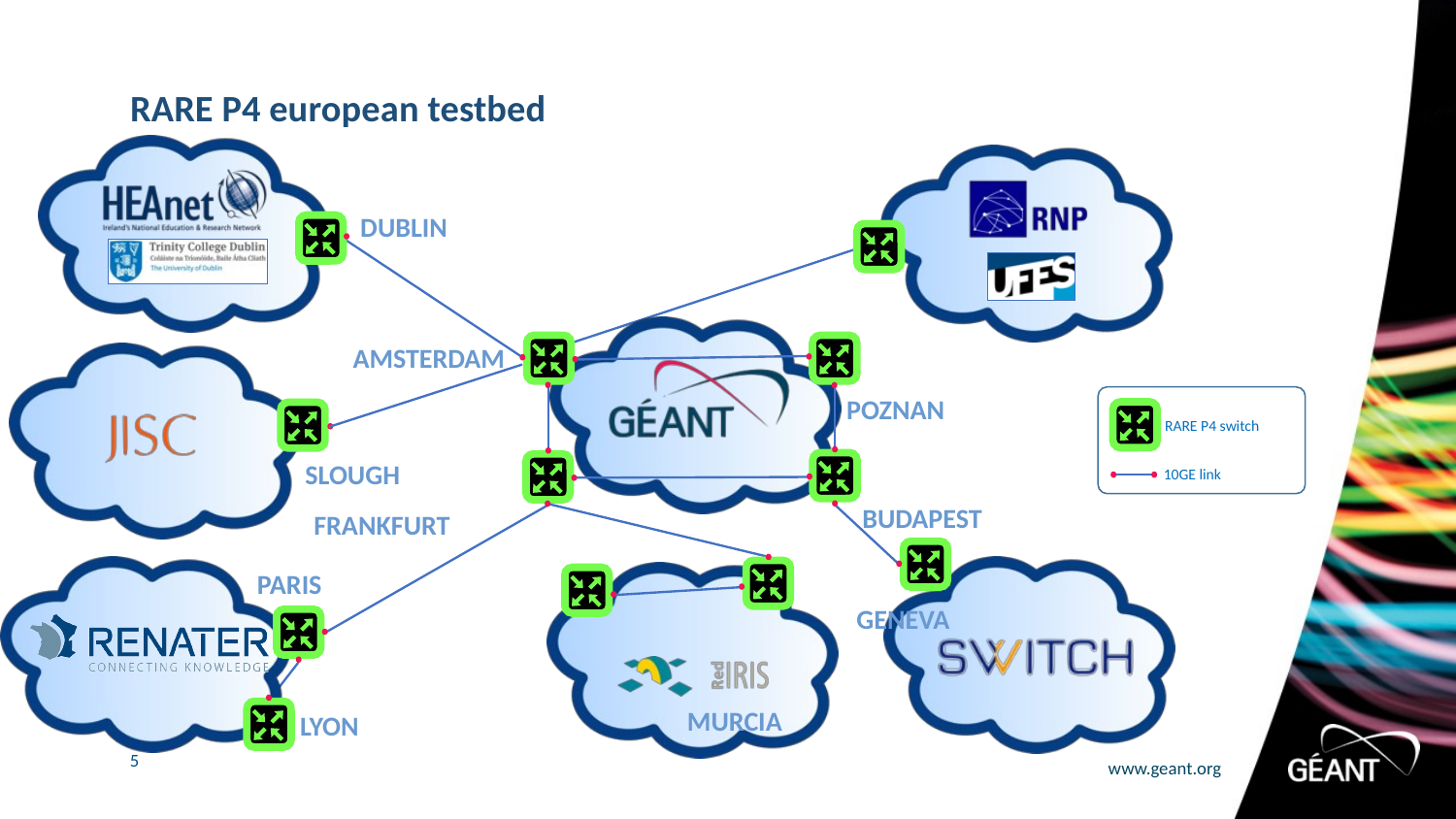#### **What we have**

- BIER in MPLS RFC8296
	- All the BitString lengths in software
	- 256bit mode in all the dataplanes interops
- BIER ISIS RFC8401 decodes fine in wireshark
- BIER OSPF RFC8444 interops
- BIER IDR draft
- BIER PIM draft
- AMT relay and gateway RFC7450 interops
- All the above for v4 and v6, covered by [automated testing](http://www.freertr.net/tests.html)

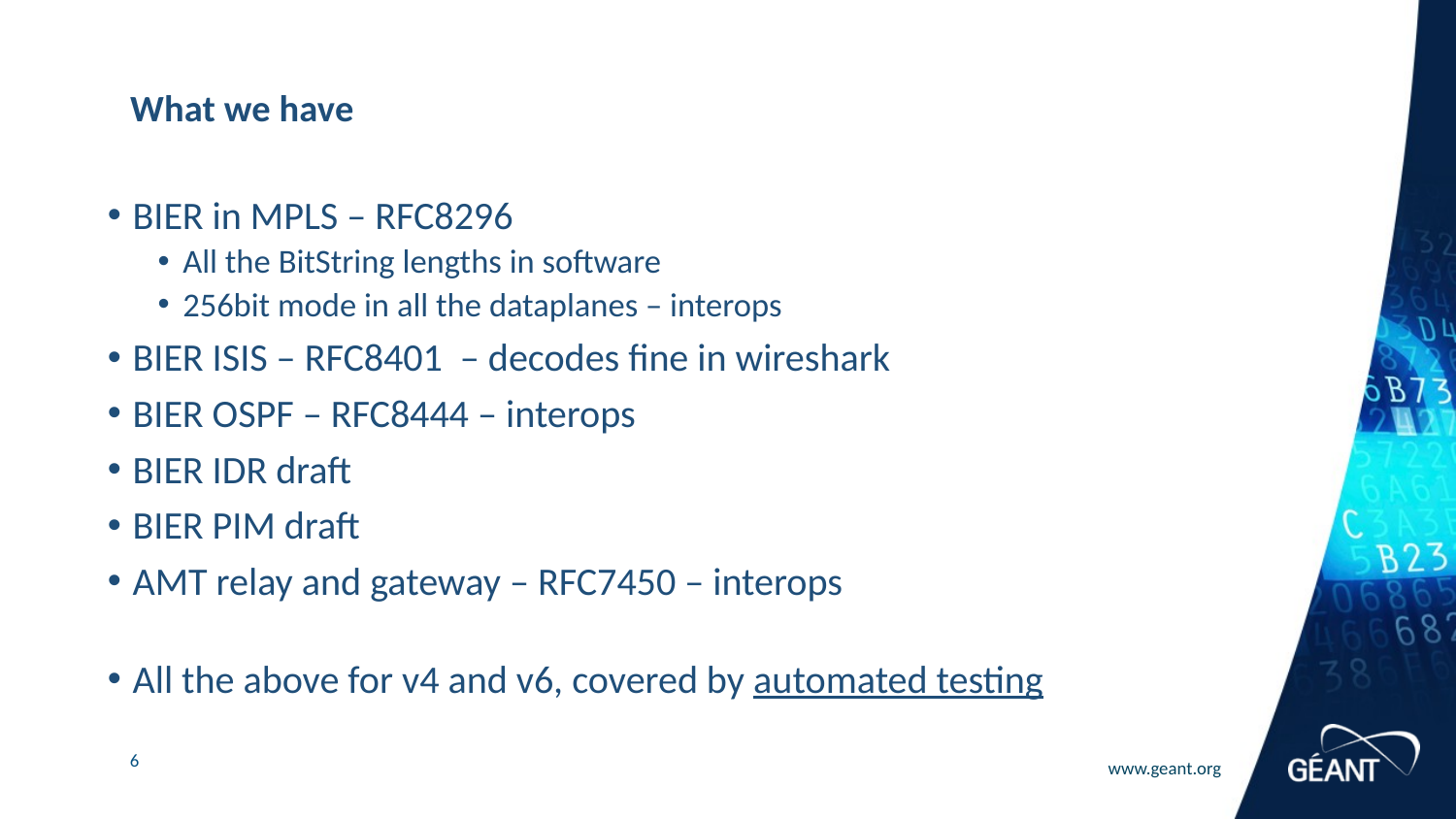## **Experience**

- [wwwin.nop.hu/trackMap.tcl](http://wwwin.nop.hu/trackMap.tcl)  a live network running dpdk dataplanes and sometimes a tofino node
- Ig.nop.hu an ISP like [setup](http://inf.nop.hu/lsatr.tcl)
- [inf.nop.hu/mtrack.tcl](http://inf.nop.hu/mtrack.tcl)  measured from multiple endpoints talking to each other 0-24
- Regular streaming to loudspeakers with vlc: [demo](https://files.fm/u/nt6thmk8g#/view/yd2bvxzvk)
- All over BIER, initially in sw, nowadays in the dataplane
- Accessible via AMT: vlc amt://10.2.255.1@232.2.3.2:1234/ --amt-relay lo0.rtr1.c4e.hbone.hu

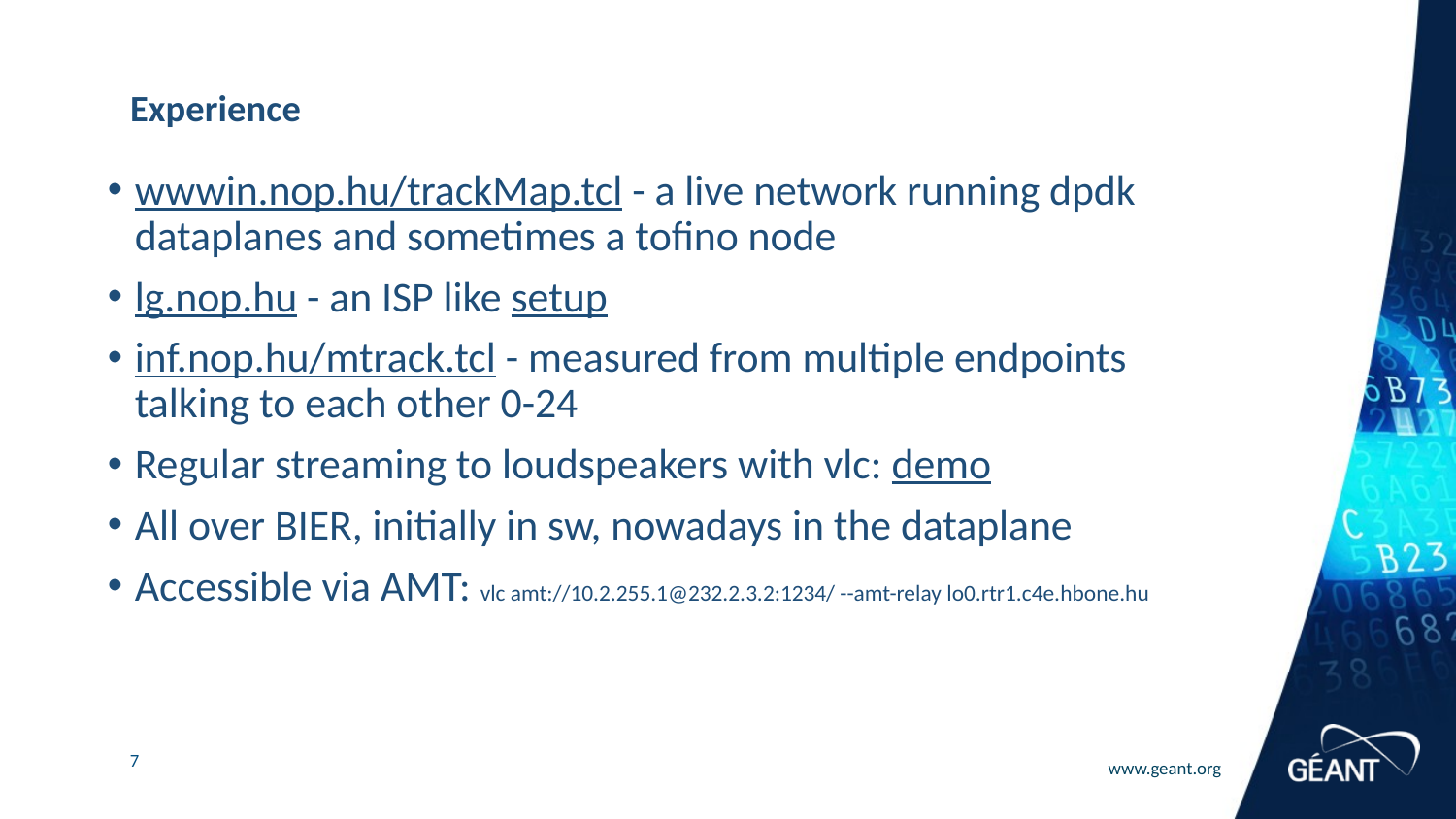**Key take-away – We are ready to roll into production**

- Automated testing: [www.freertr.net/tests.html](http://www.freertr.net/tests.html)
- 3rd party testing via Spirent usage
	- (thanks PSNC@WB team)
- P4 profile calibration
- DPDK is in operation
- Production instance

• Someone else? :)





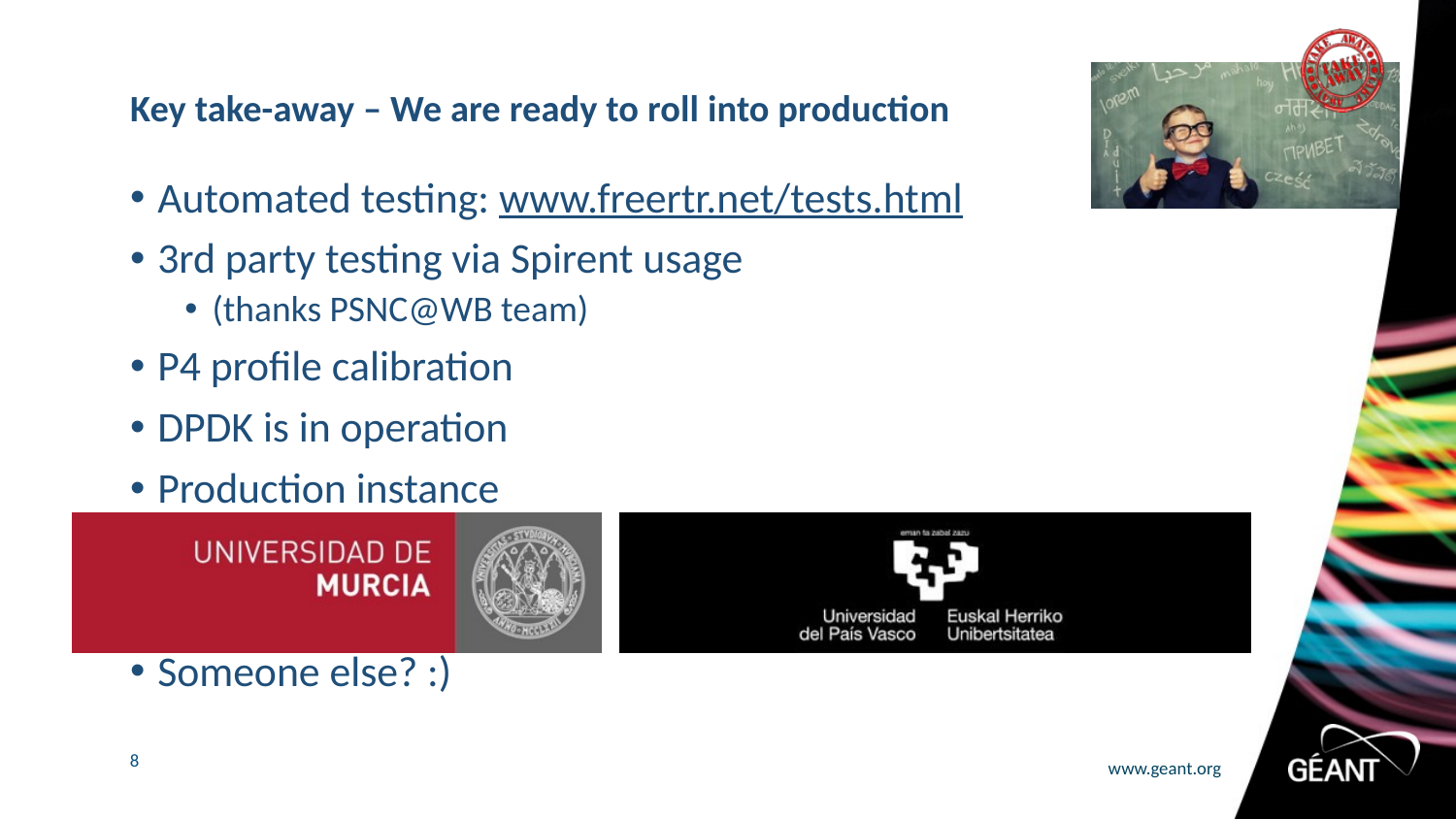#### **Useful links**

- Project
	- rare.freertr.net
	- blog.freertr.net
	- docs.freertr.net
- Contact
	- rare-users@lists.geant.org
	- [rare-dev@lists.geant.org](mailto:rare-dev@lists.geant.org) freertr@groups.io
	- https://twitter.com/rare\_freerouter

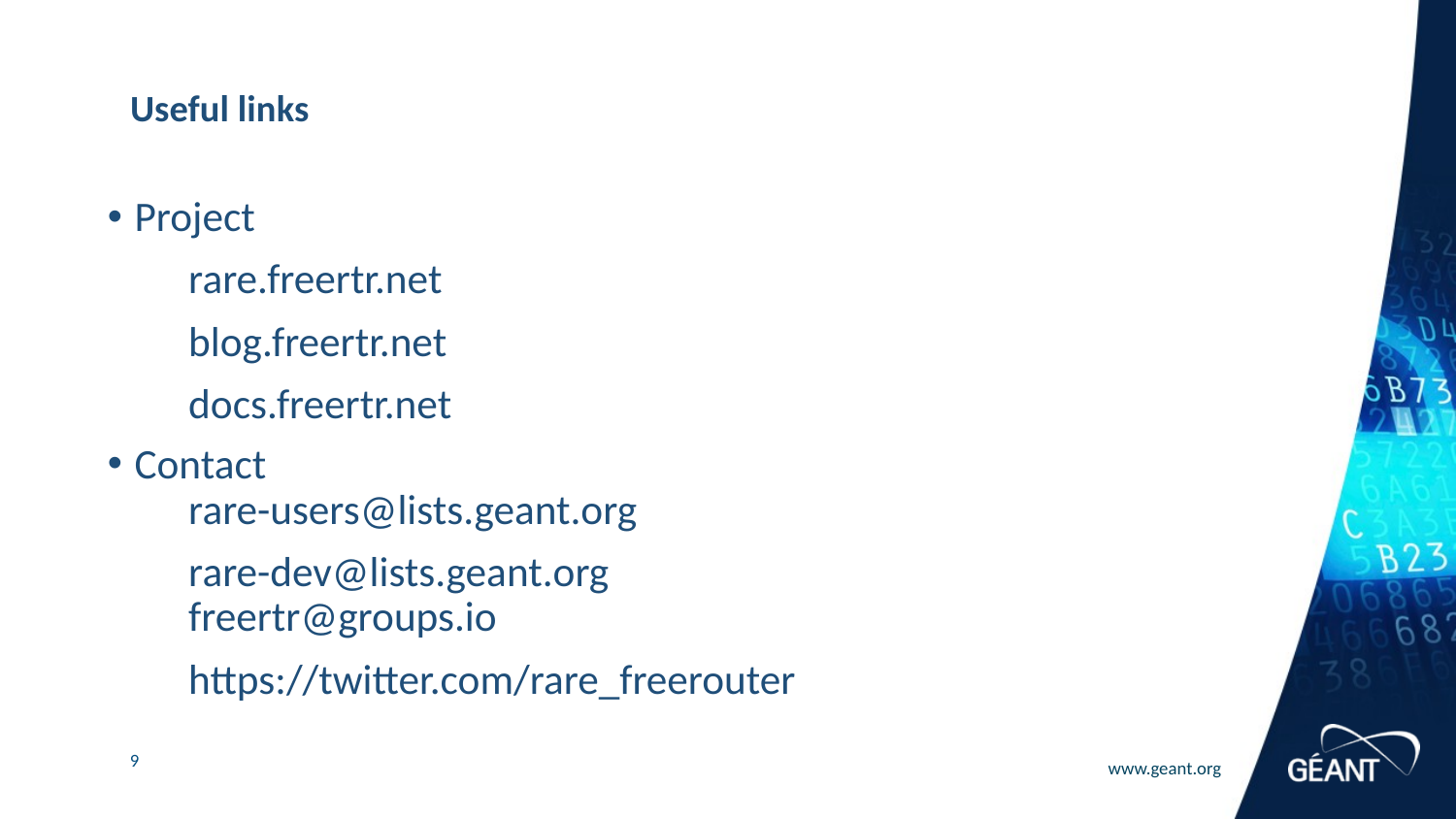

## <sup>10</sup> www.geant.org **Who make this possible !And others …**